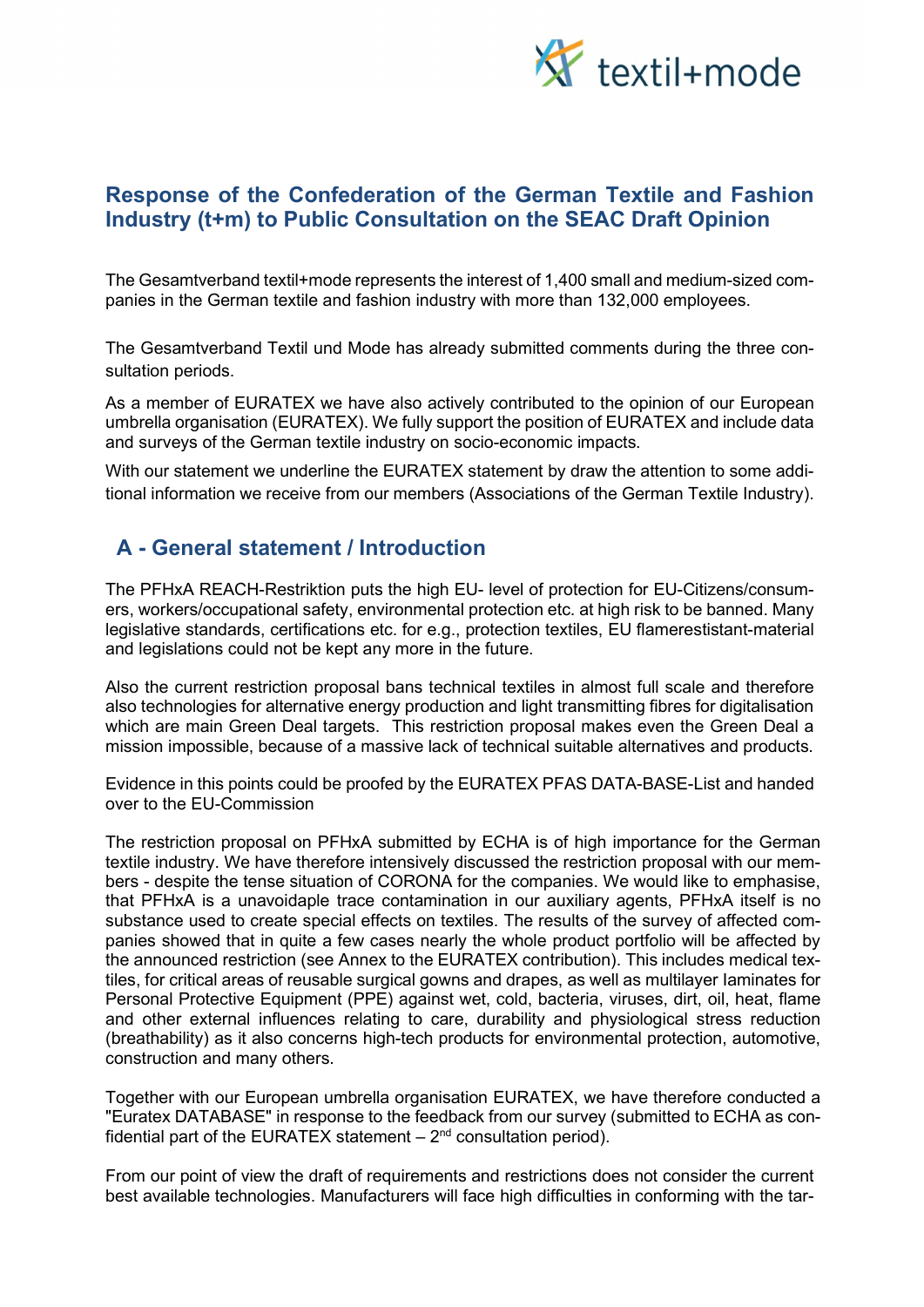

geted requirements (due to regulatory or customer needs). Not only does the intended restriction contradict the technical requirements due to the Iack of alternatives in performance during use and after laundry. Alternatives fullfilling the requirements (standards etc.) are not available or still under development. Losing the entire fluorocarbons would also imply that our members would no Ionger be able to deliver into this market. Personal protective equipment (PPE) applications represent in many cases more than 75% of their product portfolio.

Fortunately, the draft joint RAC/SEAC position on pages 1 - 4 of Annex 1 already contains numerous improvements compared to the original restriction proposal. Thus, according to the current status:

- the scope of application for PPE cat. III should be extended to include categories g), h) and l),
- an exemption for high-visibility clothing that meets the requirements of EN ISO 20471 Class 3 is to be introduced,
- exceptions are made for textiles for use in the engine compartment in the use groups automotive and aerospace industry, and
- a full exemption be granted for medical devices under EU Regulation 2017/745, including reimpregnation.

But there is no doubt that many high-tech applications (such as certain protective clothing or important innovations such as fuel cells with appropriate membrane technology) are still not covered by the exemptions. Moreover, it is also not foreseeable which future applications will still urgently need the unique properties of fluorochemical-based polymers. If C6 fluorochemistry is banned for many essential uses in the EU, the need for applications on this basis will not disappear – rather, entire value chains will be relocated outside the EU with lower environmental standards (environmental leakage) and finished products will be imported or banned if they don't meet the strict regulations. Future innovations on this technological basis will not be possible in the EU. None of this helps the environment, the European innovative strength or even the local labour market, but creates further supply dependencies and may even increase global PFC emissions. The effect of this restriction process on the textile industry is to threaten the existence of numerous EU textile companies, particularly in the area of technical textiles. This means that tens of thousands of jobs in the EU will be lost and that value chains will break. Many of REACH's protective goals for people and the environment are led ad absurdum.

The specialized EU technical textile companies and also EU-textile trademarks will technically not be able to compete with technical textiles from mainly Asian, South and Middle-American markets, which are not controlled by such restrictions. European companies will lose their competitiveness as their products will offer lower performance or often not meet standards.

Textile treatment with fluoro- and fluorinated polymers provides many protective functions for humans and the environment. The already submitted "EURATEX Database" covers more than 150 products and product groups and emphasises that these are used in almost all sectors of the economy. Technical textiles produced in the EU are delivered as crosssectional B2B-products to other high-technology industry sectors in the EU to produce a variety of high value products. Many medium-size EU companies are highly specialized in the field of technical textiles and produce world-marketable products with a specific high performance Ievel.

It is a fact, that products, for which is water repellence in connection with oil, stain, biological, blood and chemicals repellence is essential, this combination of effects can only be provided by fluorinated (side-chain-)polymers. If oil, stain and chemicals repellence is essential there are also no fluorine-free alternatives available.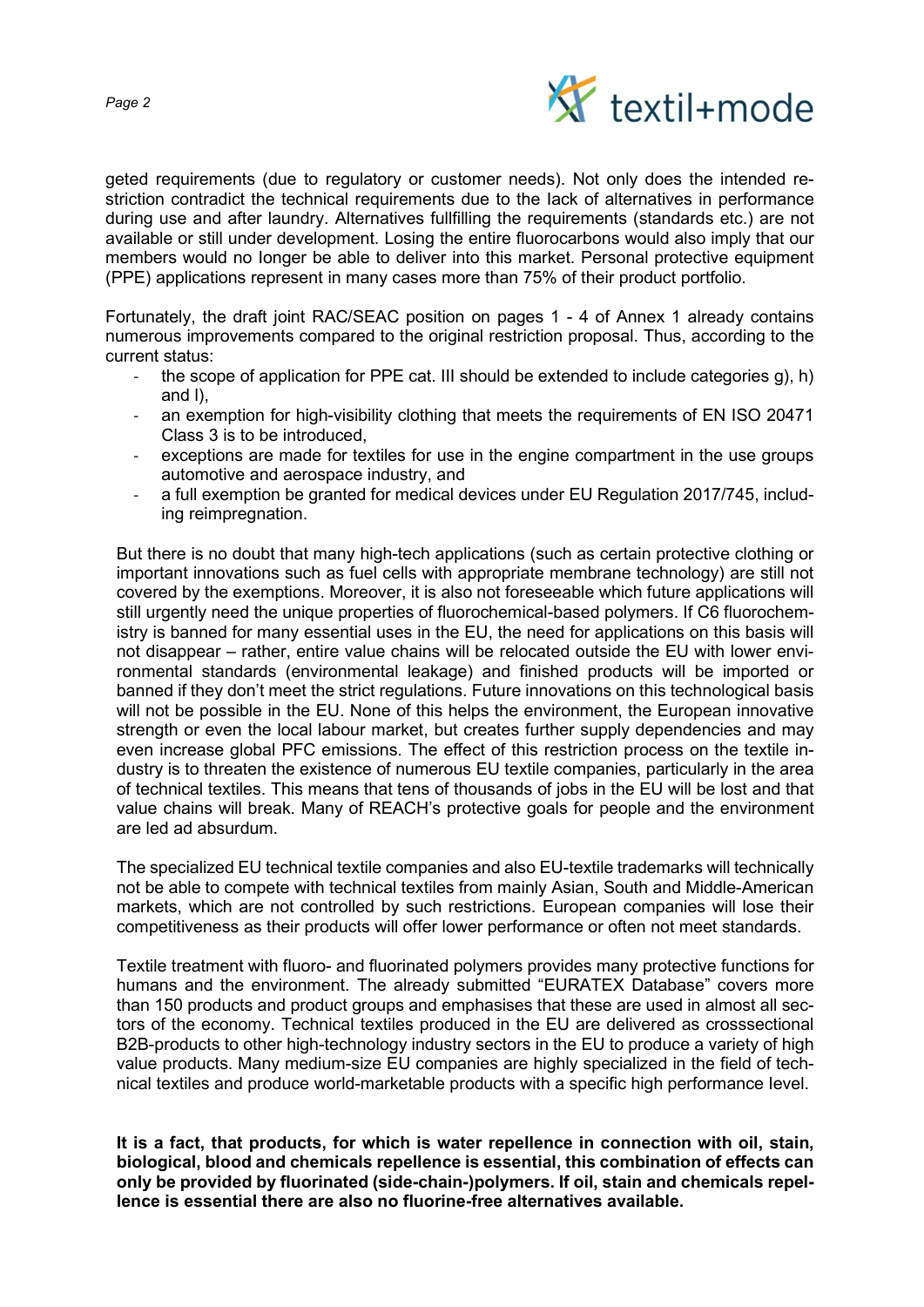

In order to avoid misregulation and necessary rework, restrictions on the use of fluorinated substances in the textile sector must be implemented with care. The use of PFHxA-containing substances for specific applications cannot be regulated in a simple and all-encompassing way without causing considerable obstacles and damage to Europe as a technology and business location. It is imperative that regulation also assesses the risk and necessity of use.

In the following chapters, we address and justify (in addition to the EURATEX statement) other necessary exceptions.

# B – Proposals and justifications for necessary changes to the restriction proposal.

|                                     | <b>Suggested derogations</b>                                                                                                                                                                                                                                                                                     |
|-------------------------------------|------------------------------------------------------------------------------------------------------------------------------------------------------------------------------------------------------------------------------------------------------------------------------------------------------------------|
| protective<br>Personal<br>equipment | Paragraph XY: Paragraphs 1 and 2 shall not apply to any of the fol-<br>lowing:                                                                                                                                                                                                                                   |
|                                     | Personal protective equipment intended to protect users against risks<br>as specified in Regulation (EU) 2016/425 of the European Parliament<br>and of the Council, Annex I, Risk Category I (minimum surface tension<br>27,5 mN/m <sup>2</sup> according AATCC118), II and III, including re-impregna-<br>tion. |

## B.1 Derogation request: Sector Personal protective equipment

T+m acknowledges that compared to the original dossier, an extension of the scope of exceptions to the Category III (a), (c), (d), I, (f), (g), (h), (l); restriction is foreseen. However, these still fall short. For the protection of workers and private individuals from hazardous influences risks in accordance with normative requirements, there is an urgent need for an exemption for the entire categories II and III. For Category I the exemption should apply when normative requirements demand compliance with 27,5 mN/m² surface tension.

Protective clothing without or poor repellency properties bears the risk of increased water absorption under bad weather conditions leading not only to discomfort but to increased weight and physical stress of the wearer. A product not offering sufficient performance is very likely to be replaced by materials from sources out-side Europe. Repellence effects against soiling, solvents and oil cannot be achieved with the currently available fluorine-free DWR<sup>1</sup> products. These are therefore no substitutes to C6 telomer fluorchemistry. The mentioned repellence is an essential factor for increasing the lifecycle. We want to point out that a long lifecycle and the high number of repeated uses in connection with rental services is an essential part of the EU and national strategies on circular economy. A restriction without technical alternatives would contradict these strategic objectives.

The function of protective clothing used in the context of occupational safety is to protect the wearer (employee) from harmful influences during work. This damage can be of thermal, mechanical, chemical or other physical nature. Often, the protective clothing protects against a combination of the hazards mentioned above, this protective function defines the difference between working clothes and protective workwear.

<sup>&</sup>lt;sup>1</sup> Durable Water Repellence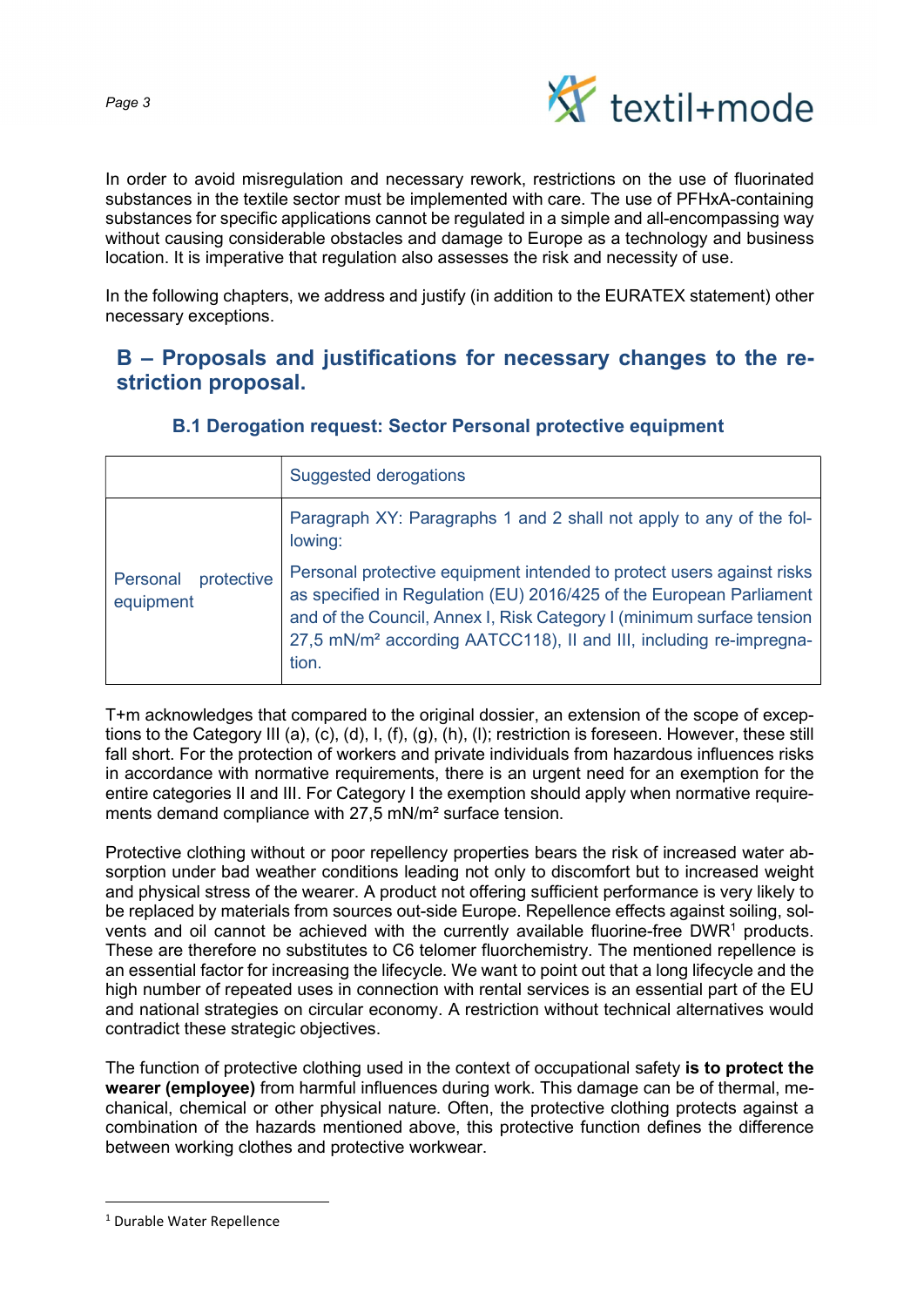

EU framework directive 89/391/EC regulates safety and health protection at work. In order to assess the risks at the workplace, the employer is obliged to carry out a risk analysis (89/656/EEC is implemented in Germany by the Occupational Health and Safety Act (ArbSchG), the PPE Usage Ordinance (PSA-BV) and the Workplace Ordinance (ArbStättV). The risk analysis is located in the Occupational Health and Safety Act §5). In particular, when assessing the possible chemical hazards, only the substances handled in the company/at the respective workplace are considered. The selection of the required protective clothing is the result of the risk analysis. Thus, there is a comprehensive set of regulations which obliges the employer to use only effective protective clothing and to take into account the personal interests of the employee (adapted work shoes, safety glasses with adaption to poor eyesight, non-allergenic protective clothing, etc.). It was not only after the Corona crisis that we came to the conclusion that dependence on the production of important protective textiles almost exclusively abroad could not guarantee a timely and sufficient supply. The production of highquality protective equipment without the risk of qualitative and quantitative fluctuations must continue to be possible within the EU.

For examples of Category I and II of the PPE regulation see EURATEX statement.

### B.2 Derogation request: Personal protective equipment for armed forces and in the maintenance of law and order

|                       | <b>Suggested derogations</b>                                                              |
|-----------------------|-------------------------------------------------------------------------------------------|
| equipment for armed   | Personal protective   Paragraph XY: Paragraphs 1 and 2 shall not apply to any of the fol- |
| forces, public rescue | lowing:                                                                                   |
| and in the mainte-    | Textiles used by law enforcement, police, public rescue teams, mili-                      |
| nance of law and or-  | tary, armed forces and in the maintenance of law and order including                      |
| der                   | re-impregnation.                                                                          |

A lot of highly specialized companies deliver protective textiles to essential authorities like police departments, customs, Federal Border Guard (Bundesgrenzschutz) and fire departments in various European states. Protective textiles for military, police and law enforcement, respectively the protective clothing made of it are excluded from the PPE regulation. Here the requirements are specified by individual tenders and wearers are used to a high performance Ievel. The same can be confirmed for special user groups like for instance agencies for technical relief (THW Technisches Hilfswerk) in Germany. These garments also do not belong to PPE regulation, even the design requirements and correct fit of the garment make it impossible or very difficult for EN ISO PPE certification.

Technical requirements for weather protection equipment for armed forces (e.g., Bundeswehr) contain requirements for oil repellency (AATCC grade 5 or higher after five washing cycles at 60°C). This would make it necessary to adjust public tender specifications under acceptance of lower performance and protection.

Required repellence effects against soiling, solvents and oil cannot be achieved with the currently available fluorine free DWR $^{\rm 1}$  products. These products are therefore no substitutes to C6 or telomer fluorochemistry. At least C6-fluorochemistry must be applied to fulfill repellent requirements.

The auxiliaries ensure a wash resistant water-, oil-, chemical-, dirt- and blood-repellent finish, which protects the wearer from a variety of dangers. As the basis of the restriction is  $-$  as regards the finish of textiles – a contamination of the auxiliary chemicals in traces, i.e., in the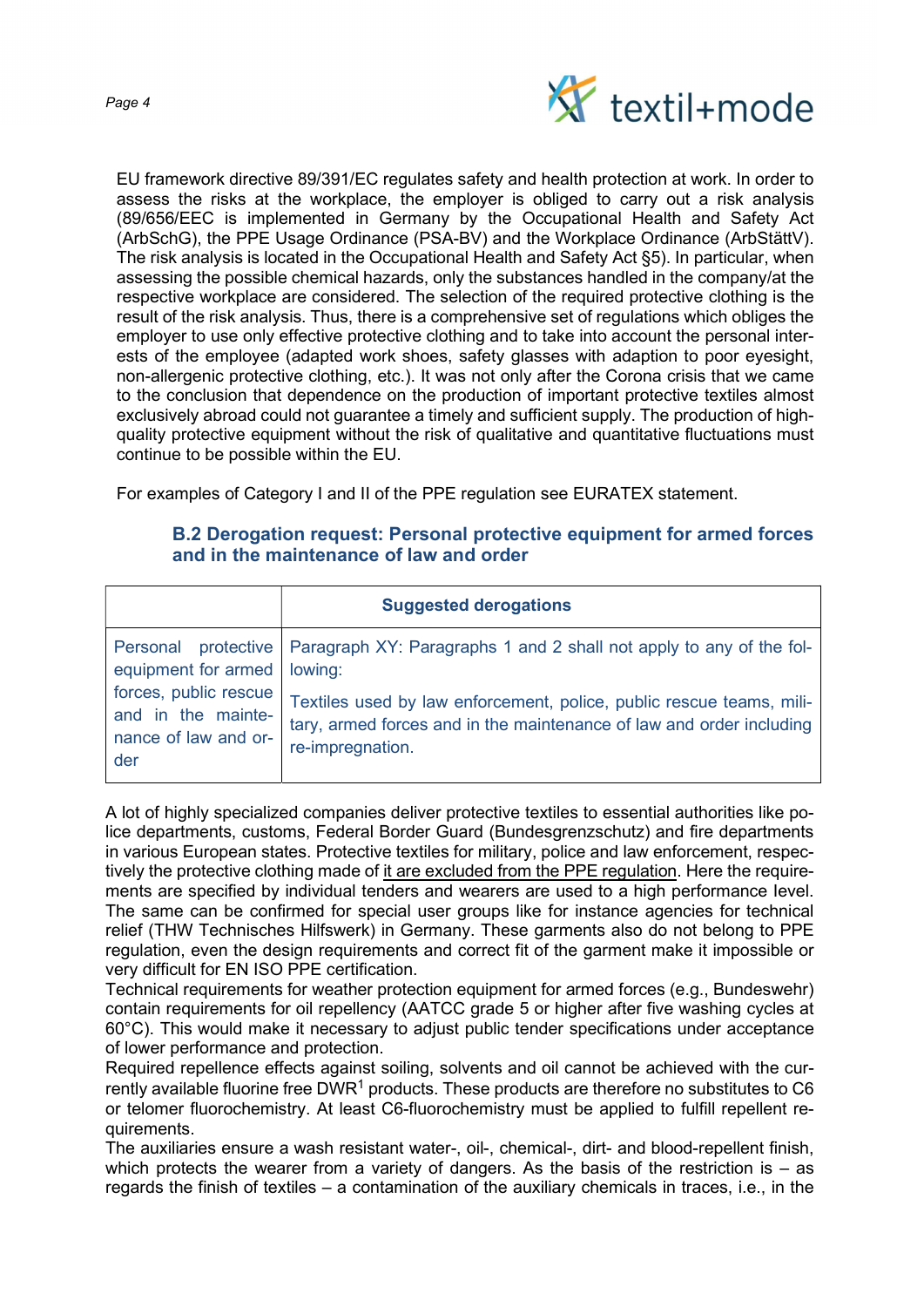

range of micrograms per kilogram (millionth of a gram), we consider it as not balanced regarding the advantage of protecting the lives of people, especially as due to technical solutions even the emission of these traces are minimized.

Bulletproof textile waistcoats only work if they are absolutely dry. This is why this protective workwear is equipped with the highest demands in terms of water repellency, which can only be guaranteed by fluorinated polymers.

### B.3 Derogation request: High visibility clothing

|                               | <b>Suggested derogation</b>                                                               |
|-------------------------------|-------------------------------------------------------------------------------------------|
| High visibility cloth-<br>ing | Paragraph 8 d): Paragraphs 1 and 2 shall not apply to any of the fol-<br>lowing:          |
|                               | High performance high visibility clothing fulfilling the requirements of<br>EN ISO 20471. |

SEAC's proposal to provide exemptions for products according to EN ISO 20471 (high visible criteria) is, in our view, basically a step in the right direction. We welcome in general, that in the opinion published by SEAC regarding the restriction of PFHxA, an exemption for personal protective equipment (PPE) of EN ISO 20471 class 3 is provided. But – the restriction to EN ISO 20471 class 3 alone would lead to an ambiguous regulation. EN ISO 20471 explicitly allows the combination of garments to achieve a higher class. So, it can occur that a class 2 waistcoat in combination with class 1 trousers will result in class 3 for the whole set. So, a fluorine-finish will not be possible Furthermore, the standard specifies that a waistcoat can achieve a maximum of class 2. For a Class 3, the torso and a pair of limbs must always be covered. In this respect, the exemption has to be extended to all high-visibility PPE category II parts. The use of PFHxA soil release finish means, on average, a doubling of service life and is thus not only an essential aspect of protecting the health and safety of wearers but also an essential aspect of sustainability.

### B4. Derogation request: Medical textiles

|                         | <b>Suggested derogation</b>                                                                                                                                                                                                                                                  |
|-------------------------|------------------------------------------------------------------------------------------------------------------------------------------------------------------------------------------------------------------------------------------------------------------------------|
| <b>Medical Textiles</b> | Paragraph XY: Paragraphs 1 and 2 shall not apply to any of the fol-<br>lowing:                                                                                                                                                                                               |
|                         | Woven, knitted and nonwoven medical textiles as specified in Medi-<br>cal Device Regulation (EU) 2017/745 of the European Parliament<br>and of the Council with a minimum performance requirement of >20<br>cm hydrostatic head according EN 13795 including re-impregnation |

The exemptions for medical textiles must include woven, knitted and nonwoven textiles (including re-impregnation). Medical devices (i.e., surgical drapes and clothing) are a 100% business in all european Hospitals. EVERY operation in Europe is required to be "covered" and equipped with surgical drapes and gowns. To protect both patient and wearer, either with disposable (nonwoven) or reusable (woven, knitted) materials. Therefore, the exemptions must be given for disposable and reusable products including reimpregnation. Although market shares in Europe are around 80/20 for disposable and reusable products, the performance of re-usable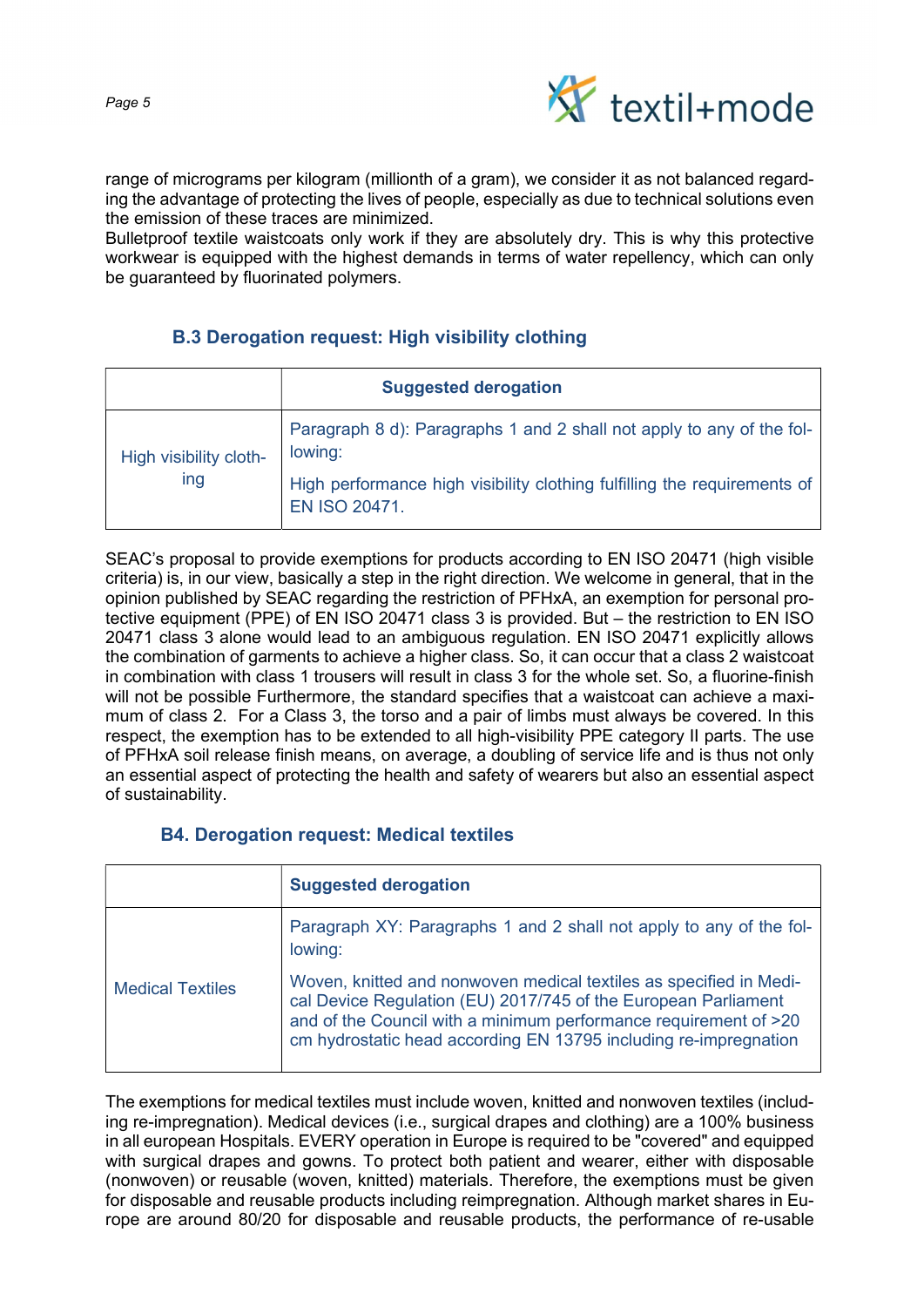

products is provided by specialised companies in the context of textile supply for hospitals (bed linen, workwear etc.). Every day only in Germany, around 1,000 tonnes of hospital linen are sustainably reprocessed for disinfection, without which no hospital could operate for more than two days.

Membrane Iaminates are used for reusable medical products such as surgical gowns and drapes in the high-performance risk classification area. These are designed and certified according to EN 13795 for the protection of patients and medical staff from liquids and microorganisms, some even provide a viral barrier. These reusable textile products are washed and sterilized and can be reprocessed up to 100 times in professional laundry services, reducing the amount of medical waste significantly compared to disposable products. As an accompanying product and for the fulfillment of requirements in standard performance risk classifications, tightly-woven microfilament fabrics are finished with fluorocarbon chemistry to prevent i.a. the penetration of specific liquids which appear in the operating theater. There is no adequate alternative to C6 textile auxiliaries, containing only traces of PFHxA as an unintended byproduct to achieve the relevant performance on these woven fabrics.

Patches that are offered as medical products are also partly equipped with C6 chemicals. This applies in particular to plasters and plaster fabrics, which are offered rolled up. In this case, the fluorine-containing finish serves to make the patch rollable without the adhesive layer sticking to the outside or peeling off the inside. Replacement by other finishing chemicals reduce the durability of the products, especially at warm ambient temperatures. In addition, the adhesive layer would have to be formed with significantly less adhesive force, which would make the use of plasters and plaster bandages questionable in various applications.

Particularly noteworthy are textile carrier systems for transdermal plasters. These patches are medicines. They are stuck to the skin and release an medically active ingredient in a controlled manner.

Textile carrier systems for plasters are equipped with C6-fluorochemicals. This equipment serves to ensure a capable adhesive bond. During the development of these systems, attempts were already made to dispense with fluorine chemicals or to use alternative types of finishing. However, no alternative without C6 finishing came even close to meeting the required durability and adhesive properties of the plasters.

A short- and medium-term replacement of the C6 chemicals on the tissues, which are a component of drugs, would mean, if a viable replacement can be found at all, a new approval of the system, which would not only mean costs of several million Euros in addition to upcoming development costs, but also a development time of 5 to 10 years. These costs would ultimately have to be reflected in the price of the drugs or, if no replacement is found by the end of the use of the C6 chemicals, which is more likely, it would mean the elimination of these drugs.

For more examples see EURATEX statement.

|                           | Suggested derogation                                                                                                       |
|---------------------------|----------------------------------------------------------------------------------------------------------------------------|
|                           | Paragraph XY): Paragraphs 1 and 2 shall not apply to any of the fol-<br>lowing:                                            |
| <b>Technical Textiles</b> | Technical textiles, for which a minimum repellence to liquids and dust<br>of 27.5 (mN/m) according to AATCC118 is required |

#### B.5 Derogation request: Technical Textiles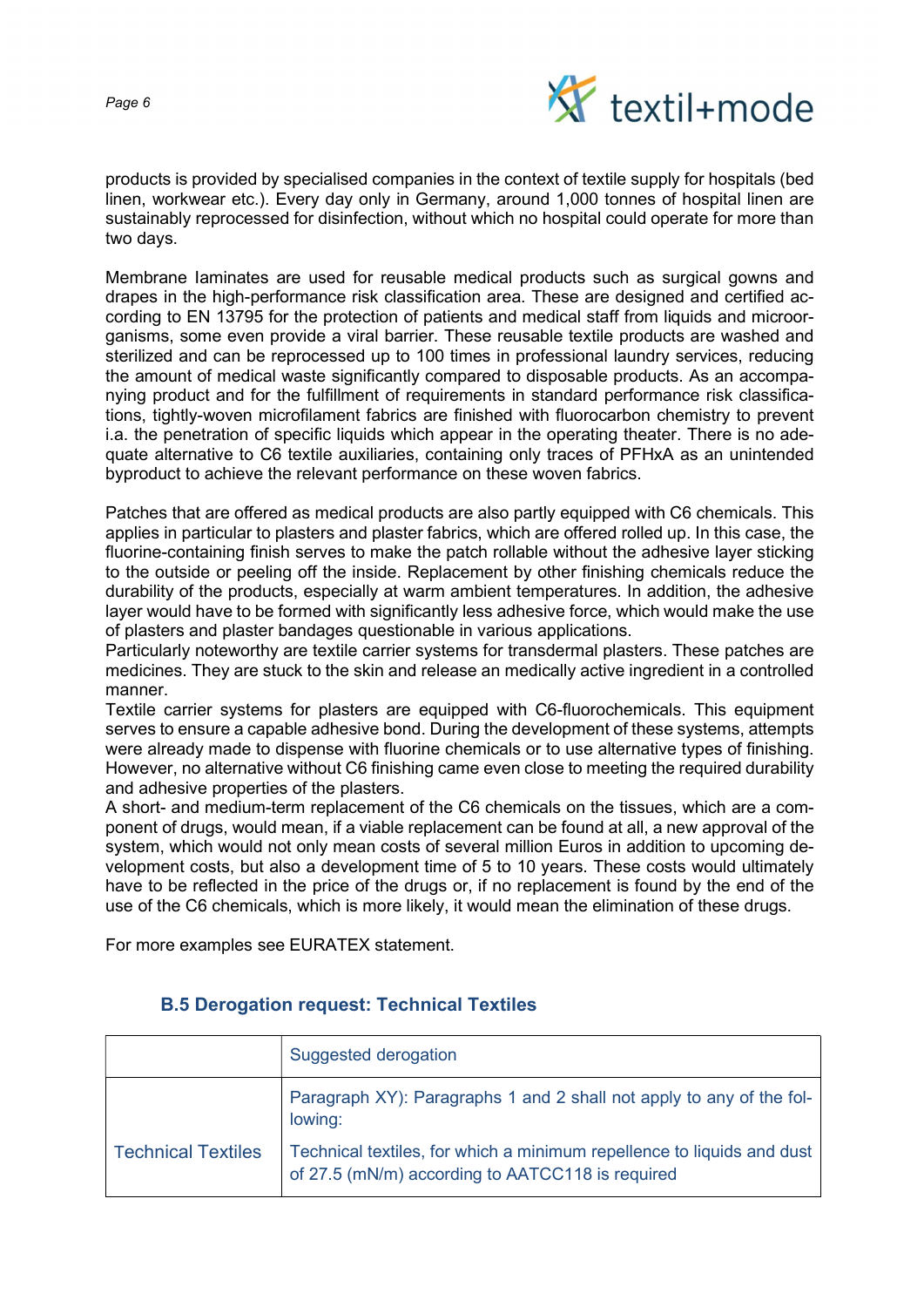Page 7



To avoid misregulation and necessary rework, restrictions on the use of fluorinated chemicals in Technical Textiles must be implemented with care. The use of fluorinated chemicals for specific applications cannot be regulated in a simple and all-encompassing way without causing considerable obstacles and damage to Europe as a technology and business location. It is imperative that regulation also assesses the risk and necessity of use.

We would like to repeat that PFHxA is a unavoidaple trace contamination in our auxiliary agents, PFHxA itself is no substance used to create special effects on textiles. The industrial use of fluorinated chemicals has led significantly to the further development of technologies and thus, for example, also to the improvement of climate protection, since components can be designed to be more resource-efficient and with less mass, their service life can be increased and, at the same time, maintenance intervals can be reduced.

Without the use of fluorinated chemicals in technical textiles, new future-oriented and sustainable technologies for private and industrial applications would not be possible according to current knowledge.

Technical Textiles with a fluorine-carbon finish are used in many industries, especially when increased ambient temperatures, reduction of frictional resistance or chemical inertness require it. They are therefore often irreplaceable by alternatives in the wide range of applications (see following list) due to the requirements. They are used for the efficient and resource-saving manufacture of products, as well as for increasing service life and reliability. Fluorinated chemicals thus make a decisive contribution to the durability and safety of products. In all of the areas mentioned below, PFAS are necessary to meet regulatory requirements, especially in safety-relevant areas in plants. These must withstand extreme conditions and remain functional over the entire service life (e.g., of industrial plants), which is made possible by the use of flourocarbons.

The finishing of Technical Textiles with fluorinated chemicals is therefore not an end but is essential for the fulfillment of regulatory and normative requirements. We therefore propose to link the restriction for the field of Technical Textiles to a technical value that meets the fulfillment of normative and regulatory requirements and prevents, that applications in entire value chains are excluded.

Technical textiles in this sence is a collective term for textile materials (such as woven fabrics, knitted fabrics, nonwovens, felts) and textile manufactured products made from them (such as protective suits or tents) that are used primarily for their technical and functional properties and not for their aesthetic and decorative character. Thus, this definition serves to distinguish them from traditional textiles used by consumers as clothing and home textiles.

Please note, that if our proposal for "Technical Textiles" will be considered by ECHA, it also includes the proposed exemptions for Filtration materials, this derogation is for sure important.

For the subdivision of the fields of application of Technical Textiles in the sence of the requested derogation for Technical Texiles, we refer to the terminology of the TECHTEXTIL, the International Trade Fair for Technical Textiles and Nonwovens, which is frequently used today:

Agrotech: including textiles for agriculture, horticulture and forestry, such as cover textiles for early harvesting and insect protection, shading fabrics and knitted fabrics, textile irrigation systems.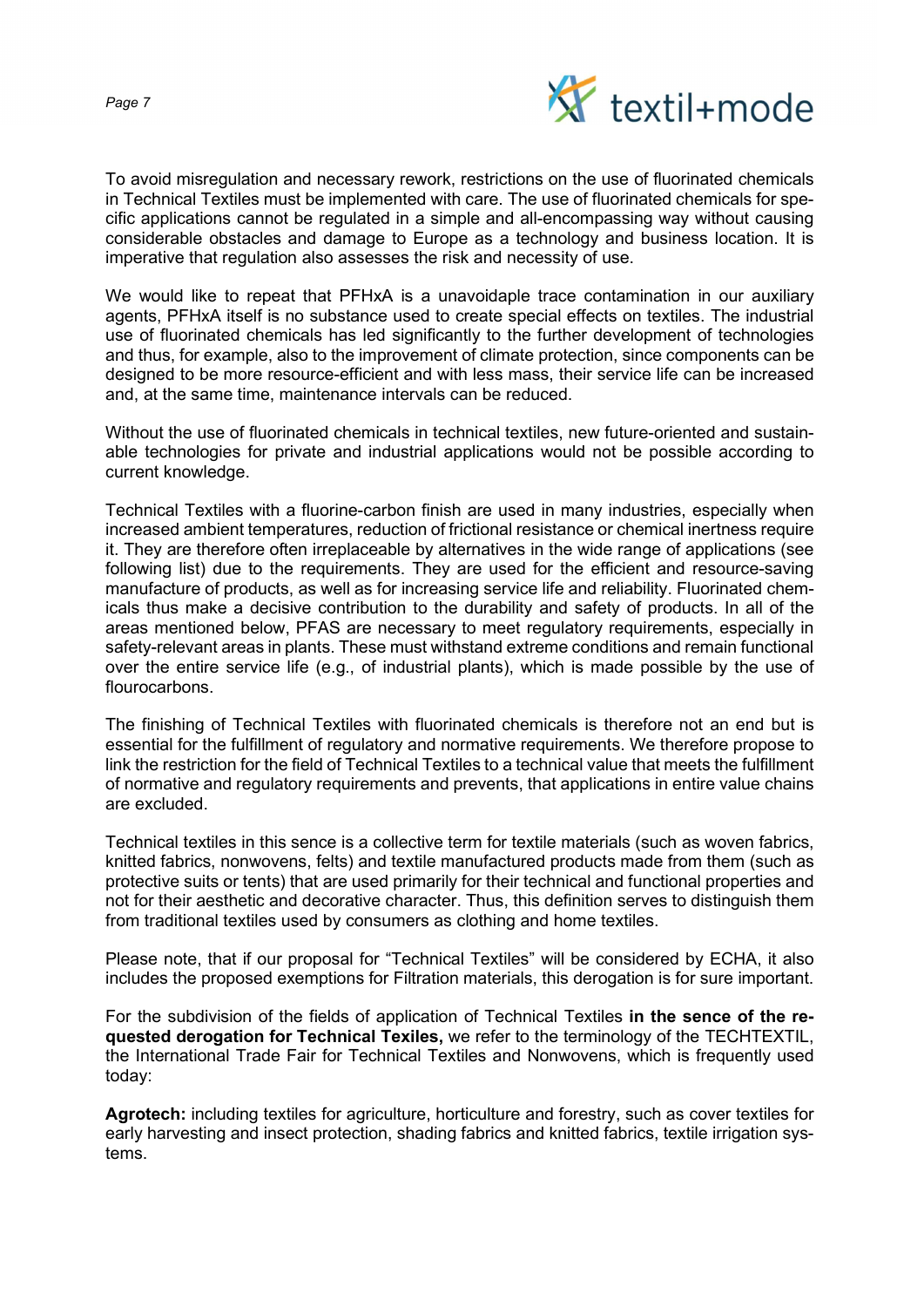

Buildtech: including textiles for building construction such as reinforcement fabrics, textile facades, membranes for lightweight load-bearing structures, fabrics for wind protection (facade and sarking membranes), trickle protection and sun protection textiles.

Clothtech: including components for clothing and footwear, such as nonwoven interlinings, shoulder pads for clothing, shoe stiffening materials, wind and weather protection liners

Geotech: mainly geotextiles for civil engineering (earthworks, road construction, railroad construction, hydraulic engineering) and horticulture and landscaping, e.g., drainage nonwovens, erosion control mats, separation layers, planting aids

Hometech: e.g., textiles for interior fittings and furnishings, ceiling and wall coverings, sun protection textiles, such as awnings, ceiling suspensions, furniture components

Indutech: including textiles for the (chemical) industry and electrical engineering, e.g., textilelaminated molded parts and pipes, filter nonwovens and fabrics, electrical insulation materials, surface nonwovens, trans-port belts

Mobiltech: including textiles for automotive engineering, rail vehicle construction, shipbuilding such as safety belts, airbags, tarpaulins, wall linings, components for reinforced plastic parts for ship and boat building

Oekotech: textiles for environmental protection such as soil sealing in landfills, textiles for waste water and air filters

Packtech: packaging such as tea bags or desiccant bags, sacks, mobile containers, protective covers, etc.

Protech: including protective work clothing, chemical protective suits, personal protection equipment such as bulletproof vests, military clothing such as NBC protective suits

Sporttech: including sports equipment, sportswear such as climbing rope, sail, parachute, diving suit.

## C – Additional remarks related to socio-economic and environmentalt aspects

Textile production in Europe is carried out under the highest environmental standards! Encourage Textile industry to achieve further progress in developing innovative environmental technologies - bans only encourage manufacturing outside Europe and destroy an EU high-tech economy.

As the Federal Ministry for the Environment, Nature Conservation and Consumer Protection (BMU) states on its website (www.bmu.de) and analyses of the Federal Environmental Specimen Bank for some compounds show: The exposure of the population to PFOS (perfluorooctane sulphonic acid, C8) and PFOA (perfluorooctanoic acid, C8) has decreased significantly in recent decades. The exposures were highest in 1986. Today, they are around 10% to PFOS and around 30 % to PFOA compared to the levels at that time.

This tendency is mainly the result of the success of considerable investments by companies in the EU Member States (see further explanations). However, the information and trends in the dossier lead in a different direction and show an inappropriate level of burden, which we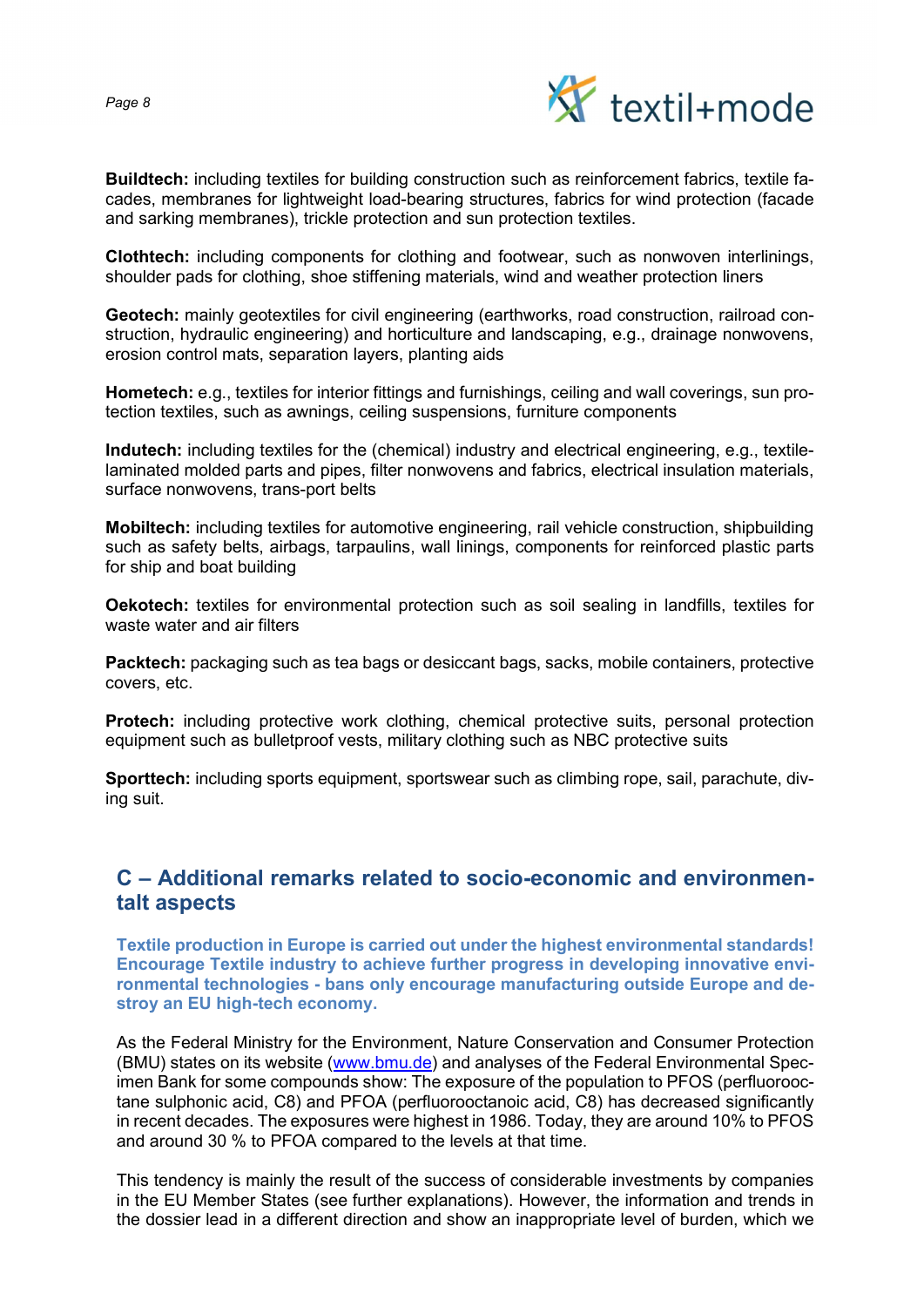

cannot understand. Fundamental questions of emission sources would also have to be discussed. The main sources of emissions to the environment (e.g., through aerosols in teflon production, fire-fighting foams and/or fire training areas, production waste water, etc.) have already been largely eliminated, are largely minimized or eliminated by continuous technological development and dynamic operator obligations to comply with the state of the art in the EU (which is not necessarily the case in non-EU countries). The future release into the environment is therefore primarily limited to "abrasion" in products or extreme fire events where fluorinated fire-fighting foams must still be used for safety reasons. These issues must also be carefully weighed against the environmentally friendly side of the coin (e.g. ultrafiltration through membranes in waste water treatment technology).

We consider the emissions of PFHxA in the Restriction Dossier as overestimated. EURATEX made a model calculation of initial textile finishing PFHxA/RS emissions based on the input of perfluorinated C6-telomers:

EURATEX model calculation:

- Assumed annual EU consumption: 10.000t (10.000.000kg) used in the initial finishing of textiles in EU textile mills.
- REACH regulates the content of impurities like PFOA and associated substances with 1.000 ppb = 1 ppm, the same regulation is proposed for PFHxA/RS. Therefore, these amounts are chosen for the calculations ahead.
- So, the annual content of impurities is 10 kg/a in the EU.
- A worst-case recipe contains 200 g/L of fluorinated auxiliary agent (20%) which leads to 2 kg causing possible emissions.
- Assuming that 95% of the padding liquor remains on the fabric, as emissions during applications only occur if the padding liquor is diluted to the wastewater, then the emissions per year are 100 g in the EU.

With BAT technologies (as written in the new BREF/IED for the textile industry – at present on the stage of draft) this is reduced further towards zero PFHxA/RS immissions, by collecting the residual finishing liquids for reuse or incineration

#### Disposal situation - consider differentiated use scenarios - and disposal routes!

- PPE: PPE must have a long service life, quantities and charges are known to the user (employer). The latter has an obligation for these long service lives (until e.g., the warranty period has expired, sometimes up to 10 years). Special equipment is usually maintained, washed, and repaired by service providers in order to maintain the functionality of the textiles. In the PPE sector, systems for return, cleaning and disposal have already been established in Germany. Particularly in the PPE sector, the service life of the products is characterised by ensuring lasting functionality. Physical or chemical/biological contamination of the products is applicationrelated. If they are no longer functional, they must be removed from the material cycle due to contamination. In Germany, this is guaranteed by thermal recycling by the highest requirements. Very common in Germany are incineration temperatures at above 1000 °C, this disposal method is environmentally friendly, ecological and safe.
- Private Sector: In case of textiles used in the private sector (tents, tarpaulins, clothing, furniture), there are presently no legal requirements in Germany for collection and separation, but the situation will change due to revision of ther German Regulation. The Gesamtverband Textil und Mode e.V. (t+m) is presently working intensive for better traceability, sampling and disposal including recycling, preparation for reuse and waste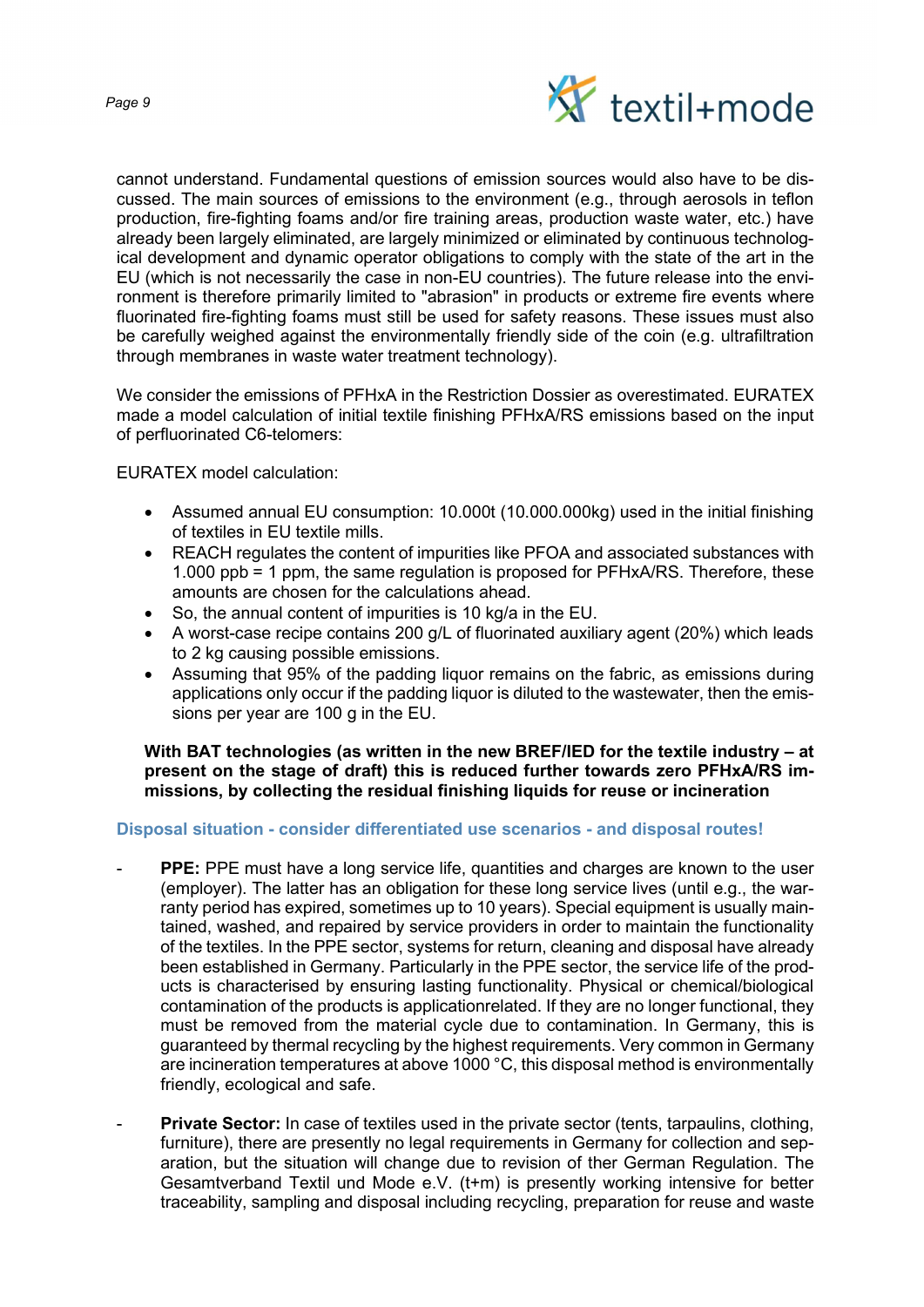

prevention. For individual products such as sleeping bags, for example, there is a greater focus on reuse (e.g., passing on sleeping bags or other outdoor items for charitable use). Here a patchwork of disposal channels is noticeable. There is no uniform explanation of how end consumers can recycle/dispose of their (textile) articles. Sometimes retailers or manufacturers offer repair or take-back services. Here the textile industry and its members will contribute to ensuring the transparency and disposal safety of the products.

#### Socioeconomic impact: Risk of several tens of thousands jobs in the EU-textile industry and beyond is programmed

We refer to the EURATEX opinion on socio-economic impacts, which also includes the results of the survey of companies in the German textile industry. The impact on German companies would be worrying, several thousand jobs would be directly affected. The indirect effects on the entire value chain as well as the effects in case of a lack of protection for workers, safety and rescue forces would be many times higher. The same applies to a possible loss of safety. functionality and durability in the field of Technical Textiles, which can only be determined in connection with the respective components and applications.

In addition, determining the impact only on the socio-economic effects related to production only covers the top of the iceberg. The core idea of articles circulating in the circular economy is reusability.

The greater leverage and losses are generated in reprocessing, for which we give an example from the medical sector:

In Germany (basis for the 2020 observation), we can assume approximately 16.5 million surgeries/interventions, all of which will be performed covered

- of which approx. 8 million "serious" operations (OP set small to large, approx. 3.5 5 OP coats, additional items),
- of which approx. 8.5 million minor/outpatient operations and procedures (OP set small to medium, 0-2 surgical gowns, additional items),
- cost rate for 8 million "serious" operations: 20€ per operation
- cost rate for 8.5 minor/outpatient operations: approx. 8-10€ per operation, i.e.,  $9\epsilon$ .
- Market volume for "serious operations": 160 million p.a. in Germany
- Market volume for minor/outpatient operations: 76.5 million p.a. in Germany
- Total market volume for operations: 236.5 million p.a. in Germany

Reusable share of total volume: according to our surveys between 8% and 10%, we assume 10% for the calculation, i.e., 23.6 million p.a. in Germany.

This would simply be eliminated for reusable if companies were no longer allowed to work with PFHxA in known conditions. The substitutes would be much more highly qualified, much more expensive and would shoot companies out of the market this way.

#### Jobs:

Laundry jobs (laundries are the service providers that are considered to be manufacturers of medical products such as OP SETs/sleeves, since they market them as "fully refurbished" after each reprocessing):